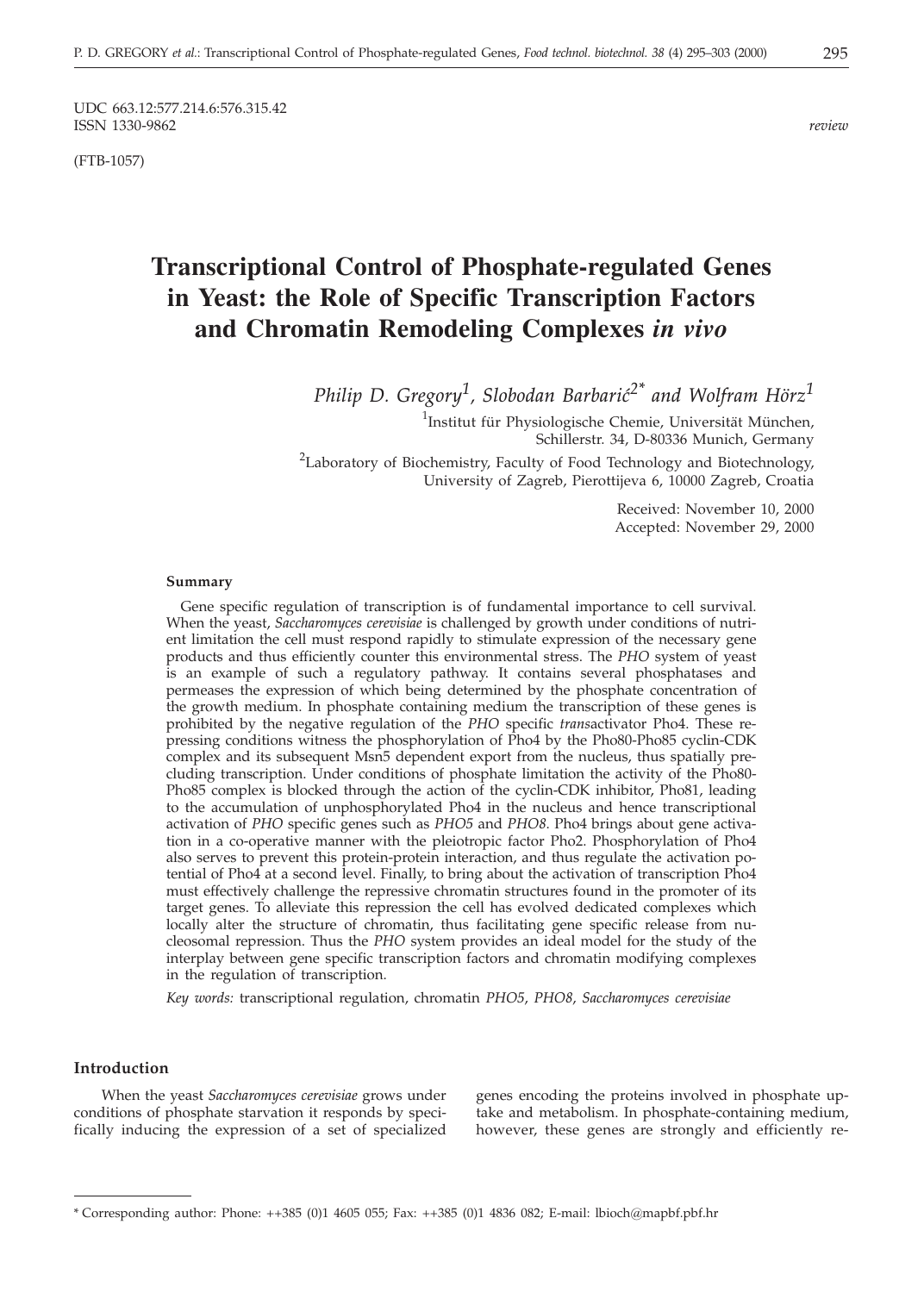pressed (1). To bring about the expression of the P<sub>i</sub>-regulated genes the cell employs the co-ordinate action of two DNA-binding proteins, the phosphatase system specific activator Pho4 and a pleiotropic factor Pho2 (*2*). Of these proteins Pho4 is itself negatively regulated through phosphorylation by the cyclin/cyclin-dependent kinase (CDK) complex, Pho80/Pho85 (*3*). In turn the kinase activity of Pho80/Pho85 complex is regulated in response to the phosphate concentration through the CDK inhibitor Pho81 (*4*) which is activated in repsonse to phosphate starvation signal. This leads to the expression of all Pi regulated genes including *PHO81* itself. The phosphatase system is therefore unique in its use of a dedicated cyclin/CDK kinase for a regulatory process other than cell-cycle control.

Our current understanding of the mechanisms involved in the transcriptional control of the phosphate- -regulated genes comes primarily from studies of *PHO5* gene regulation (*5*,*6*). *PHO5* encodes the major isoenzyme of acid phosphatase (*7*), an oligomeric, heavily glycosylated extracellular enzyme, which provides cells with phosphate by hydrolyzing phosphomonoesters scavenged from the environment (*8*). The *PHO5* promoter is strongly regulated with the level of transcription increasing some 100-fold upon phosphate starvation (*1*). There are two regulatory elements at the *PHO5* promoter, UASp1 and UASp2, corresponding to the two major binding sites for Pho4, and adjacent Pho2 binding sites (*9*,*10*). Pho4 binds to these sites in a cooperative manner with Pho2 (*10*,*11*).

Binding of Pho4 to the promoter is triggered by phosphate starvation (*12*), and causes an extensive perturbation of the promoter chromatin structure (*13*). This remodeling of promoter chromatin is a prerequisite for promoter activation (*6*), requiring the transcriptional activation domain of Pho4 (*14*), but not transcription itself (*15*). Interestingly, attempts to separate the activation and chromatin remodeling functions of Pho4 have not been successful (*16*), suggesting that these two processes are intimately linked with one another.

The vacuolar alkaline phosphatase encoded by the *PHO8* gene is coregulated with *PHO5* in response to the phosphate signal (*17*). In accord with the *PHO5* results (see above) induction of this promoter is similarly accompanied by the alteration of its chromatin structure (*18*). Interestingly the chromatin remodeling process at these two promoters exhibits different extents of promoter opening and differential requirements for *trans*factors and chromatin remodeling complexes (*19*,*20*). This system of two coordinately regulated genes employing subsets of the same transcription factors to achieve expression has provided a powerful tool for uncovering the interplay between the transcription factors and the chromatin remodeling machinery necessary for control of eukaryotic gene transcription.

# **Multiple Levels of Regulation of Pho4 through Phosphorylation**

The helix-loop-helix protein, Pho4, is the specific transcriptional activator of phosphate-responsive genes (*1*). The ability of this protein to bring about gene acti-

vation is regulated by its phosphorylation through the Pho80/Pho85 cyclin/CDK complex (see Introduction). Under conditions of high phosphate the Pho80/Pho85 complex phosphorylates Pho4 on five specific serines residues (see Fig. 1A). Phosphorylated Pho4 is negatively regulated by this covalent modification. Moreover, the specific phosphorylation of particular serine residues affects the different potential fates of the activator. Phosphorylation of  $Ser_{223}$ , which is located in the Pho2 interaction domain of Pho4 (*11*), prevents interaction of Pho4 with Pho2 (*21*). Thus, Pho4 cannot bind to the Pho2 dependent *PHO* system target promoters and is therefore transcriptionally inactive. On the other hand, phosphorylation of Serines 114 and 128 facilitates Pho4 recognition by the nuclear export protein Msn5 and brings about the export of the activator to the cytoplasm, thus physically and spatially inhibiting its activation function. Furthermore, phosphorylation of a fourth serine residue located at position 152 within the nuclear localization signal of Pho4, prevents its interaction with the import receptor Pse1, inhibiting its re-import into the nucleus (*22*). Thus, specific phosphorylation of particular serine residues independently affects Pho2 interaction, export and import of Pho4.

Phosphate starvation results in the inhibition of the Pho80/Pho85 complex by the CDK inhibitor Pho81 (*4*). This leads to the accummulation of Pho4 in the nucleus, since non-phosphorylated Pho4 is inhibited in its interaction with the exportin Msn5. Furthermore, in its non-phosphorylated state Pho4 may bind to its target promoters in a cooperative manner with the pleiotropic factor Pho2 to activate transcription (see Fig. 1B). The rapidity of the response to low phosphate medium is inconsistent with induction through newly synthesized Pho4 alone. Rather phosphorylated Pho4, which is localized to the cytoplasm under repressing conditions, could be actively dephosphorylated in response to the phosphate starvation signal. However, the phosphatase presumed to be necessary for this dephosphorylation remains unknown. Therefore, the transcriptional activity of Pho4 is negatively regulated by two distinct mechanisms: its subcellular localization and its ability to bind DNA *via* cooperative interactions with Pho2.

Why would the cell wish to regulate Pho4 at multiple levels? Layers of Pho4 regulation could be important for selective repression of a subset of Pho4-activated genes. While the export of Pho4 to the cytoplasm would negatively affect all Pho4-regulated promoters, the inability of phosphorylated Pho4 to interact with Pho2 would only be of critical importance for the class of Pho2-dependent genes. For example, partial phosphorylation of Pho4 would result in a strong repression of *PHO5*, but at the same time, could still allow an albeit reduced level of transcription from the *PHO8* promoter to which Pho4 binds in a Pho2-independent manner. Additionally, the challenge of limiting inorganic phosphate in the environment must be rapidly met to achieve optimal cell growth and survival. Therefore, a mechanism that allows a swift alteration in gene expression would be of considerable value. In this regard the regulatory pathway described requires no additional and potentially rate limiting expression of the *trans*activator,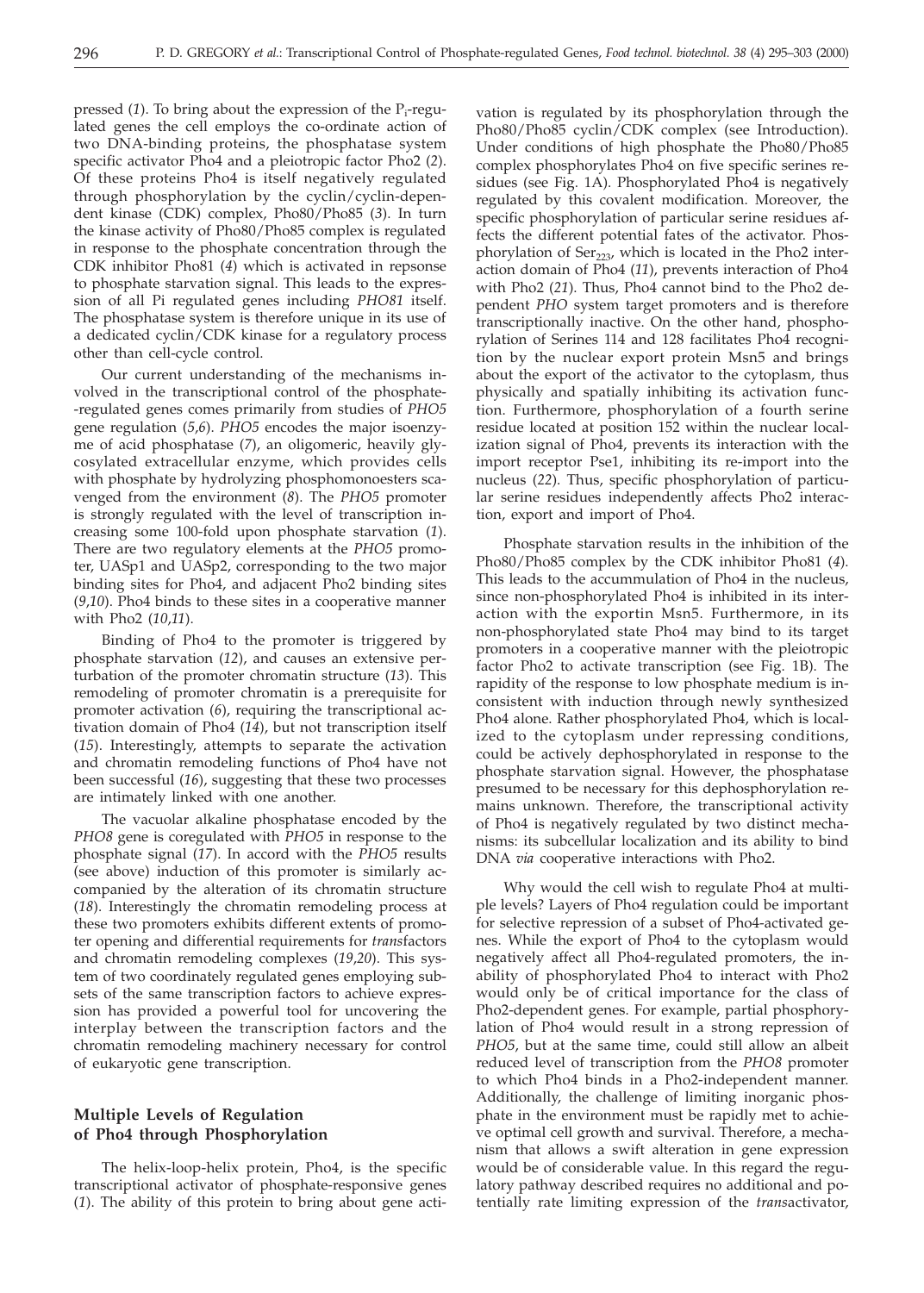

**Fig. 1. Multiple levels of** *PHO5* **transcription regulation. A**) repressive conditions, **+Pi**; **B**) inducing conditions, **-Pi**. The four white circles (marked –1 to –4) present on the *PHO5* promoter under repressive conditions represent nucleosomes which undergo remodeling upon induction, while black circles represent stable nucleosomes. For the role of transcriptional regulators and other details see text

 $\nightharpoonup$ <br>UASp2

Transcription on

 $\overrightarrow{A}$ <br>UASp1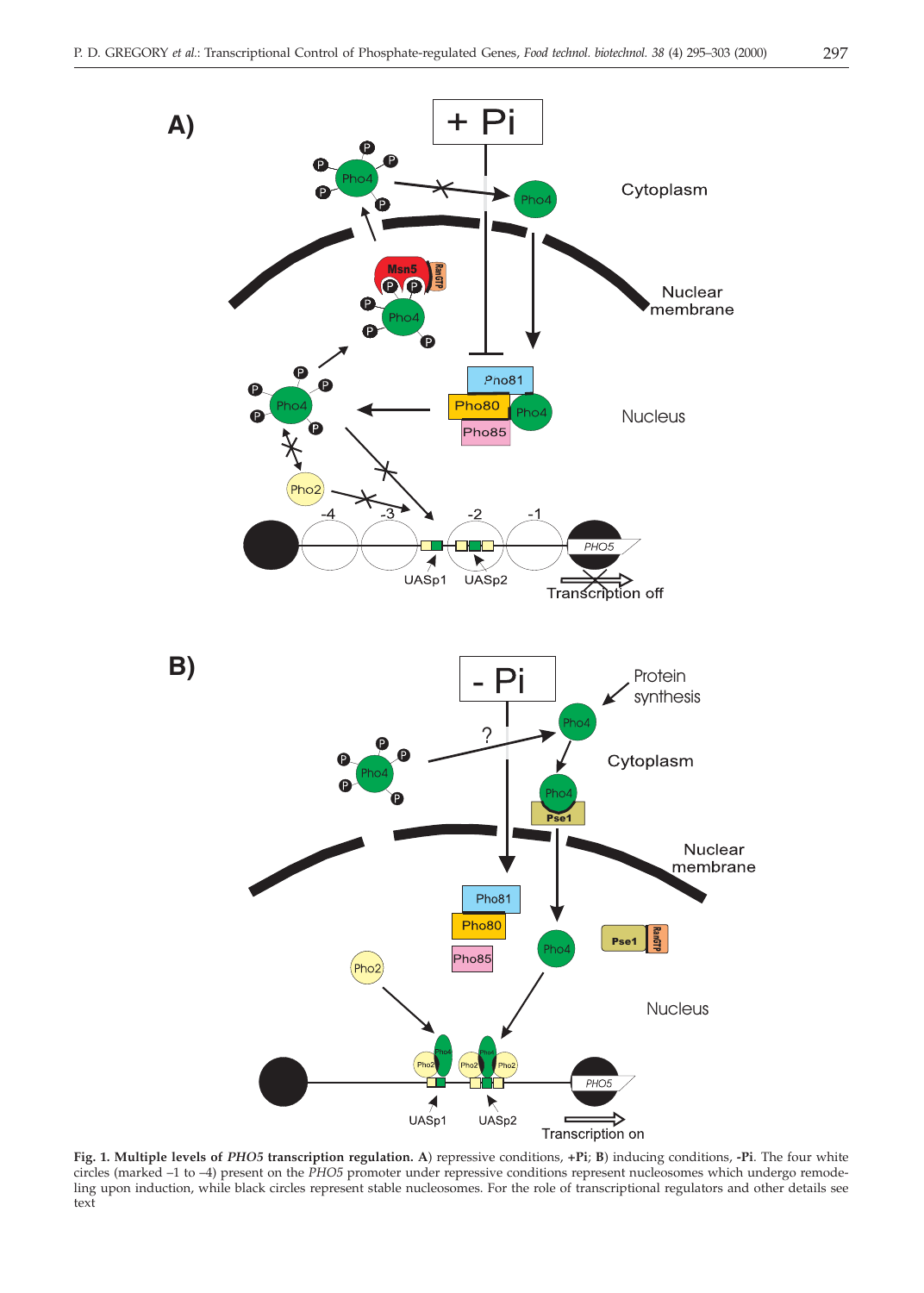thus ensuring a timely response to the new environmental signal.

# **Differential Roles for Pho2 at the** *PHO5* **and** *PHO8* **Promoters**

The homeodomain protein, Pho2 (*23*), is a pleiotropic factor which is involved in the transcriptional regulation of a number of different genes from divergent regulatory pathways such as *PHO5* (*24*), *HIS*4 (*25*), *TRP*4 (*26*), *HO* (*27*) and *ADE*5, 7 (*28*). This broad role for Pho2 places the protein in an ideal situation for coordinating the regulation of different sets of genes in different regulons. There is, however, no evidence to date that the activity of Pho2 is itself regulated in response to the low phosphate signal.

What role does Pho2 play in *PHO* regulation? At the *PHO5* promoter the primary role of Pho2 is to facilitate the binding of Pho4 to UASp1, which is achieved through cooperative interaction of these two proteins on the DNA (*10*). Indeed, in the absence of Pho2 the level of Pho4 binding is insufficient to bring about chromatin opening and activation at the *PHO5* promoter. Importantly, however, this requirement can be compensated by overexpression of Pho4 (*29*), demonstrating that Pho4, and not Pho2, is the chromatin modulator and supporting a role for Pho2 in increasing the binding affinity of Pho4. Additionally Pho2 plays a more direct role in the transactivation process (*11*,*30*).

In contrast to the situation described above for *PHO5*, DMS footprinting (*31*) reveals binding of Pho4 to the *PHO8* promoter in the absence of Pho2 and Pho4 derivative lacking the Pho2-interaction domain, Pho4Aint, is also able to bind to this promoter (Fig. 2). Furthermore, Pho2 is not required for the Pho4-dependent chromatin remodeling at the *PHO8* promoter (*18*). However, the absence of Pho2 significantly reduces promoter activity (*32*). Therefore, at the *PHO8* promoter Pho2 plays a role in the activation potential of Pho4 but is not necessary for Pho4 binding.

As mentioned before, transcriptional repression of the *PHO* genes is controlled in part through the negative regulation of Pho4-Pho2 interactions *via* the phosphorylation of Pho4. However, not all *PHO* system promoters exclusively require the presence of Pho2 for appreciable activation (*32*). This differential Pho2 requirement of specific promoters could provide the cell with the ability to »fine tune« the regulation of their basal transcription.

# **The Extent of Chromatin Remodeling Determines the Level of Gene Expression at** *PHO8*

Despite being under the control of the same set of transcriptional regulators the *PHO5* and *PHO8* promoters are remarkably different in their relative strength, with *PHO5* being some 10-fold more active than *PHO8*. Mutational analysis of the two *in vitro* defined Pho4 binding sites at the *PHO8* promoter (*18*) showed that in contrast to the *PHO5* promoter, where two UAS elements act in a cooperative manner in promoter activation (*6*,*11*), the *PHO8* promoter is activated through only one UAS element, UASp2 (*32*). This finding suggested



**Fig. 2. Binding of Pho4 to the** *PHO8* **UASp2 element does not require interaction with Pho2.** Binding of Pho4, or a Pho4 derivative lacking the Pho2-interaction domain, Pho $4\Delta$ int, to the *PHO8* UASp2 element under inducing conditions, in a wt or a *pho2* strain, was analyzed by the DMS footprint technique (*31*). All strains carry a *PHO4* deletion and wild type Pho4 or Pho4 $\Delta$ int were expressed from centromeric expression plasmids. The sequence of the Pho4 binding site determined by DNaseI footprinting (*18*) is shown on the side. Guanines are marked by dots and arrows: small arrow indicates a guanine that is protected by Pho4, the big arrow a guanine that becomes hypersensitive to DMS, and medium arrows denote guanines whose reactivity with DMS is not changed

that the difference in strength between the two promoters could be a consequence of the number and/or quality of their UAS elements. However, the introduction of the *PHO5* UASp1 into the *PHO8* promoter as an additional UAS element increased the activity of the hybrid promoter, but only 2-fold (Fig. 3). More surprisingly, replacement of the native *PHO8* UASp2 with the corresponding element from *PHO5* practically eliminated promoter activity, even though Pho4 binds to this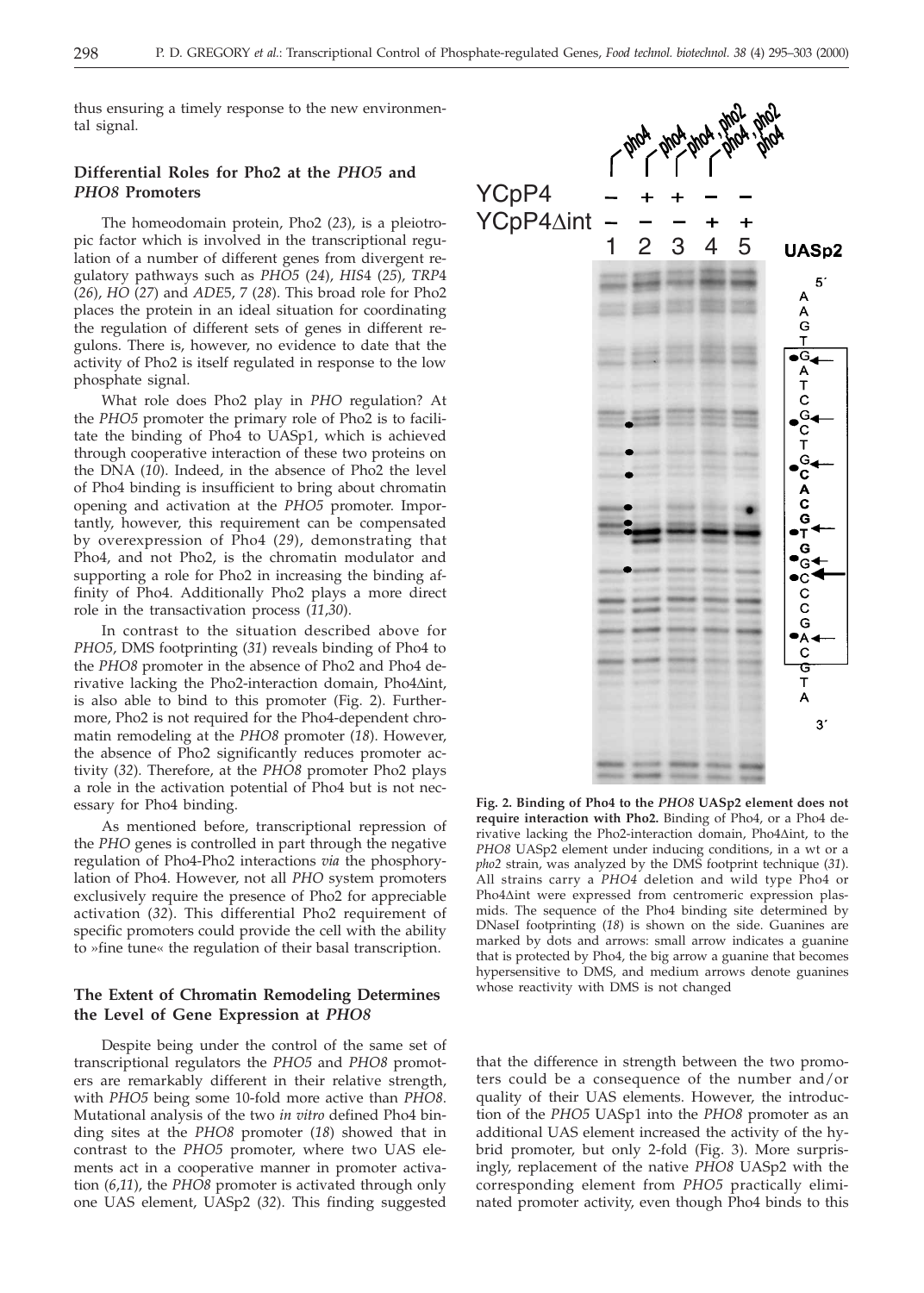

**Fig. 3. The Activity of** *PHO8* **promoter variants containing** *PHO5* **UAS elements correlates with the extent of chromatin remodeling at the promoter. A)** Activities of *PHO8* promoter variants containing *PHO5* UAS elements as indicated in the figure; **B)** The chromatin structure of the *PHO8* promoter variants indicated at the top was probed by DNaseI digestion. Nuclei isolated from the strains containing various *PHO8* promoter variants were treated with increasing DNase I concentration, DNA was isolated and analyzed as described (*56*). The marker lanes contain restriction nuclease double digests of purified genomic DNA. The nucleosomal structure of the promoter under repressive conditions is shown at the bottom with the positions of the restriction sites used to generate marker fragments indicated. Nucleosome –5 (black circle) does not undergo remodeling upon induction, nucleosomes –1, –2, and –3 (gray circles) undergo partial, and nucleosome –4 (white circle) complete remodeling (*18*)

newly added UAS element equally well as to the identical element in the native *PHO5* promoter (*32*). Thus neither the number of the binding sites nor their quality can adequately explain the apparent weakness of the *PHO8* promoter.

Chromatin structure analysis of hybrid promoter constructs demonstrated a striking correlation between the level of promoter activity and the extent of chroma-

tin remodeling (Fig. 3). The most active promoter variant, *i.e.* that containing the UASp1 from *PHO5*, showed a more extensive alteration of the chromatin structure, particularly within the region which in the native *PHO8* promoter remains partially resistant to remodeling (nucleosomes –3 and –2). Deletion of this region in an otherwise native promoter resulted in a 2-fold increase in activity, consistent with a repressive role of underlying nucleosomes (*32*). Interestingly, the chromatin structure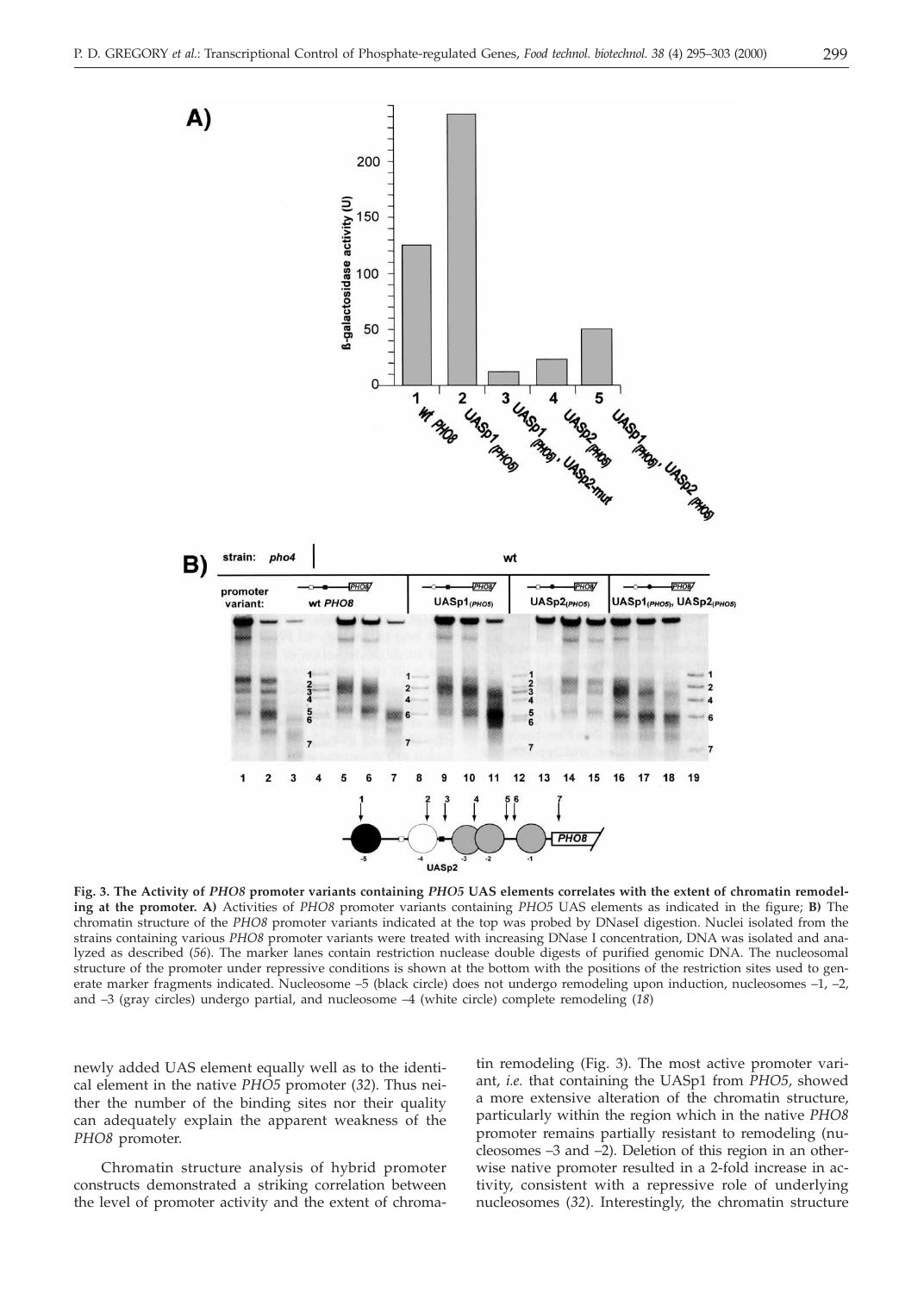of the inactive hybride promoter containing the *PHO5* UASp2 element was indistinguishable from that of the repressed promoter, despite the fact that Pho4 binds strongly to this element. This remarkable finding demonstrates that the mere binding of the *trans*activator needs not lead to transcription, and suggests that the neighboring nucleosomes and/or overall promoter structure could modulate the ability of Pho4 to trigger chromatin perturbation and consequent promoter activation. In this respect it is worthy of note that nucleosome perturbation at the native *PHO8* promoter is abolished in the absence of certain chromatin remodeling complexes (see below), although Pho4 is similarly bound to the promoter. This might suggest that the manner in which Pho4 interacts with the defective UASp2 of *PHO5*, when placed in the *PHO8* context, prevents its association with chromatin remodeling machinery.

Taken together these data suggest that the relatively low level of activity of the *PHO8* promoter is determined by a balance between chromatin repression and the activation potential of Pho4. The presence of a single UAS element and the necessity to overcome a region of repressive chromatin structure combine to render *PHO8* significantly weaker than the co-regulated *PHO5* promoter.

# **Regulation of Transcription through Chromatin**

The DNA of the eukaryotic genome is packaged into chromatin, a complex of histone and non-histone proteins, which serve to achieve the high degree of compaction necessary to compress the DNA of the cell into the nucleus (*33*). Although once thought to be purely a structural matrix, apparently transparent to the processes of transcription, recombination and replication, this highly condensed structure presents the cell with the problem of access to the underlying DNA sequence and its genetic information.

In transcription, this repressive function for chromatin was elegantly demonstrated by experiments in yeast where disruption of nucleosomal structure by histone depletion was shown to result in the activation of a number of promoters, including *HIS3* and *PHO5*. This activation did not require the UAS elements normally responsible for gene activation and occurred under otherwise non-inducing conditions (*34*,*35*). Thus a repressive chromatin structure was shown to prevent the basal transcription machinery from gaining access to the proximal promoter.

To activate transcription within this repressive environment two classes of chromatin modifying enzymes are currently known to be employed. The first are the ATP-dependent chromatin remodeling machines exemplified by the SWI/SNF complex and the second the histone acetyltransferases exemplified by the SAGA complex. Although the biochemical action of these two classes of chromatin modifiers are quite different, both have been shown to play a role in the regulation of a subset of yeast promoters including those of *PHO5* and *PHO8* (see below).

# **Role of Chromatin Structure at the** *PHO5* **and** *PHO8* **Promoters**

The nucleosomal barrier to transcription has been the focus of much work over the last decade, and the basic principle of repression outlined above holds true for the phosphate regulated *PHO5* and *PHO8* promoters. Under repressing conditions the *PHO5* promoter is packaged into a regular array of positioned nucleosomes interrupted by a short hypersensitive region (*13*). This organization places one of the two UAS elements (UASp1) into the hypersensitive site whereas the other UAS element (UASp2) and, importantly, the core promoter is found within a positioned nucleosome (*9*,*36*). Thus, under repressing conditions, the nucleosomal structure of the promoter prevents both the specific transcription factor Pho4 and the general transcription machinery from accessing the underlying DNA (*12*,*37*). Upon activation, a dramatic remodeling of the promoter chromatin ensues resulting in the apparent loss of two nucleosomes on either side of UASp1, and consequently the core promoter is made accessible for the general transcription factors (*38*). At the *PHO5* promoter both Pho4 and Pho2 are necessary for this chromatin transition (*6*,*29*).

The repressed *PHO8* promoter is also organized into an array of nucleosomes. In contrast to *PHO5*, however, the two UAS elements at this promoter are both found within hypersensitive sites. The TATA element is nevertheless located within a stable positioned nucleosome (*18*), and in analogy to *PHO5* loss of nucleosome structure through depletion of histone H4 activates this promoter in the absence of inducing conditions and/or UAS elements (*20*). On activation of the promoter under conditions of phosphate starvation, a striking perturbation of chromatin is observed. This remodeling is markedly different to that observed at *PHO5* since the fully active *PHO8* promoter demonstrates only partial accessibility to nucleases and restriction enzymes, consistent with the continued presence of incompletely remodeled or partially destabilized nucleosomes across the promoter (*18*). Transcription *per se* is not required for this transition, since chromatin remodeling can occur in the absence of transcription while the reciprocal situation has thus far not been documented (*39*). Thus, at both *PHO5* and *PHO8,* the repressive chromatin serves to silence transcription by limiting transcription factor and TBP access to their target sequences on the DNA. This raises the question as to how transcription factors bring about the perturbation of this structure when chromatin regulated promoters are switched on.

#### *Trans***activators and Chromatin Perturbation**

*Trans*activator proteins such as Pho4 play a critical role in the regulation of inducible promoters. Positioned nucleosomes can function to prevent *trans*activator access (*12*), although the ability to bind the DNA may not in itself trigger the remodeling of chromatin. For example, a Pho4 derivative with the acidic activation domain deleted can bind to the accessible UASp1 element at the *PHO5* promoter *in vivo*, but is unable to remodel chromatin (*14*). Importantly, the remodeling process does not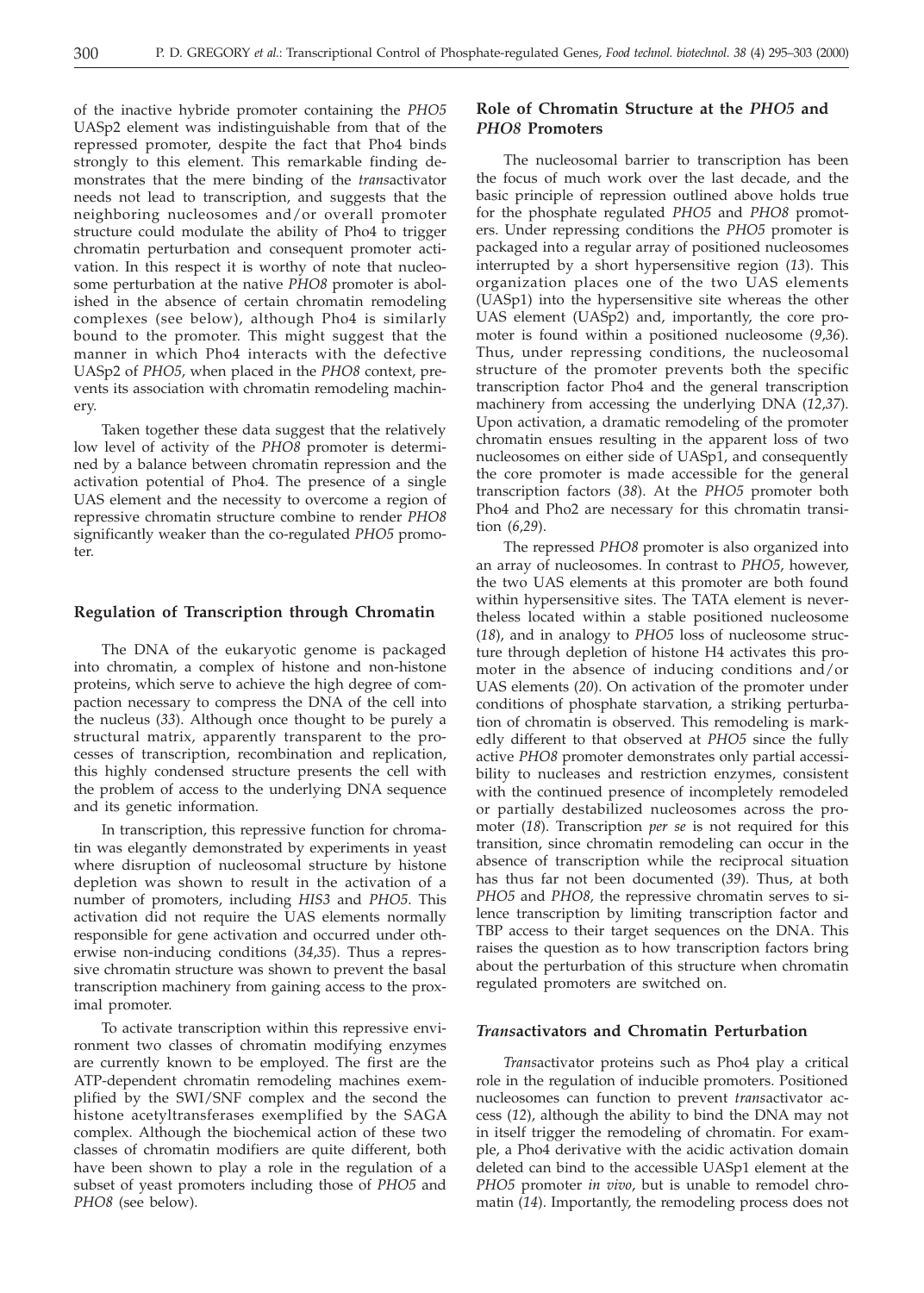require passage through S-phase (*40*), which has been proposed to provide a »window of opportunity« for a transcription factor to access the DNA. It should be noted, however, that forcing cells to express genes in defined stages of the cell cycle is able to alter the precise requirements a particular gene has for chromatin remodeling factors. Indeed, the number of genes which require the SWI/SNF remodeling machine for activity is considerably higher for those genes which must be expressed during mitosis (*41*).

The activation domain is required to orchestrate chromatin opening (*14*), but the mechanism by which this process is achieved is only beginning to be elucidated. Interestingly, for the muscle-specific transcriptional activator MyoD, specific domains separable from the classical activation domain appear to be required for this protein's ability to challenge repressive chromatin (*42*). This, however, does not seen to be true for Pho4 (*16*).

More recent data have implicated acid activation domains directly in the recruitment of large multi-subunit machines necessary for the remodeling of chromatin (*43*,*44*). For example, the acidic activation domain of Gcn4 has been shown to interact independently with the Mediator, SWI/SNF and SAGA complex (*45*). Thus one critical role of the activation domain is to bring such entities to a specific promoter where they may then facilitate the activation of transcription.

One interesting question then is if artificial activators designed to directly recruit the transcriptional machinery can also bring about activation. Using a Pho4 derivative in which the classical acidic activation domain has been replaced by a domain of the Gal11 protein (a component of the mediator of RNA polymerase II), we have been able to demonstrate that direct recruitment of the basal transcription machinery is indeed sufficient to remodel the chromatin structure of the *PHO5* promoter (*46*). The nature of this remodeling activity remains unknown, although once again transcription *per se* is not required for this process. Interestingly, Morse and co-workers have found that the artificial recruitment of TBP to specific promoters through targeted Gal4-TBP fusions was unable to bring about chromatin remodeling if the TATA element of the promoter was located within a nucleosome (*47*). Thus in these experiments the direct recruitment of the transcription machinery is clearly not sufficient to bring about chromatin perturbation and activation, further supporting the general importance of dedicated chromatin remodeling activities.

# **ATP-dependent Chromatin Remodeling Complexes**

Chromatin remodeling complexes typified by the SWI/SNF complex, are able to use the energy of ATP hydrolysis to alter the structure of the nucleosome and therefore bring about gene activation (for recent reviews see *48*,*49*). Although the precise nature of this modification is still undefined, it is likely that these complexes in some way alter the path of the DNA as it wraps around the histone octamer, thus releasing the DNA from nu-



**Fig. 4. The SWI/SNF complex is required for chromatin opening of the** *PHO8* **promoter** *in vivo.* The chromatin structure of the *PHO8* promoter from wt (CY337) or Δsnf2 (CY407) strains grown in the presence or absence of phosphate was probed by DNase I digestion (see the legend of Fig. 3). The approximate positions of size marker fragments obtained by restriction nuclease double digests of purified genomic DNA are indicated by solid circles in between lanes 6 and 7. Schematic representations of the repressed and active promoters with respect to the position of the UAS elements and marker fragments are shown to the right and left of the figure, respectively. For nucleosome numbering and shading see Fig. 3

cleosomal repression and assisting factor binding to sites within chromatin. Furthermore, *in vivo* experiments have demonstrated a requirement for the SWI/SNF complex dependent upon the strength and position of the UAS element with respect to its nucleosomal location, suggesting that a primary function of SWI/SNF can be to assist factors which must bind to weak nucleosomal sites (*50*). Interestingly, at the *PHO8* promoter (although not at *PHO5*) the SWI/SNF complex has been shown to play a critical role in the opening of chromatin *in vivo* (Fig. 4).

This occurs despite the fact that the UAS element responsible for activation of the *PHO8* promoter is non-nucleosomal (*18*), and we have been able to demonstrate that Pho4 is indeed bound to this site *in vivo* independently of both the presence or absence of the SWI/SNF complex (*20*). Thus, at the *PHO8* promoter SWI/SNF is clearly shown to have an effect on promoter remodeling at a stage subsequent to activator binding.

#### **Histone Acetyltransferases**

The association of transcriptionally active chromatin with a higher level of histone acetylation was first observed over three decades ago (*51*). However, the molecular activities that are responsible for this post-translational modification were unknown until recently when the gene for a histone acetylase from *Tetrahymena thermophila* was identified and shown to be homologous to the transcription cofactor *GCN5* in yeast (*52*). This result formally connected the acetylation of chromatin with the activation of transcription. Importantly, the histone acetyltransferase HAT activity of Gcn5 is required for the function of the protein (*19*,*53*). Furthermore, by em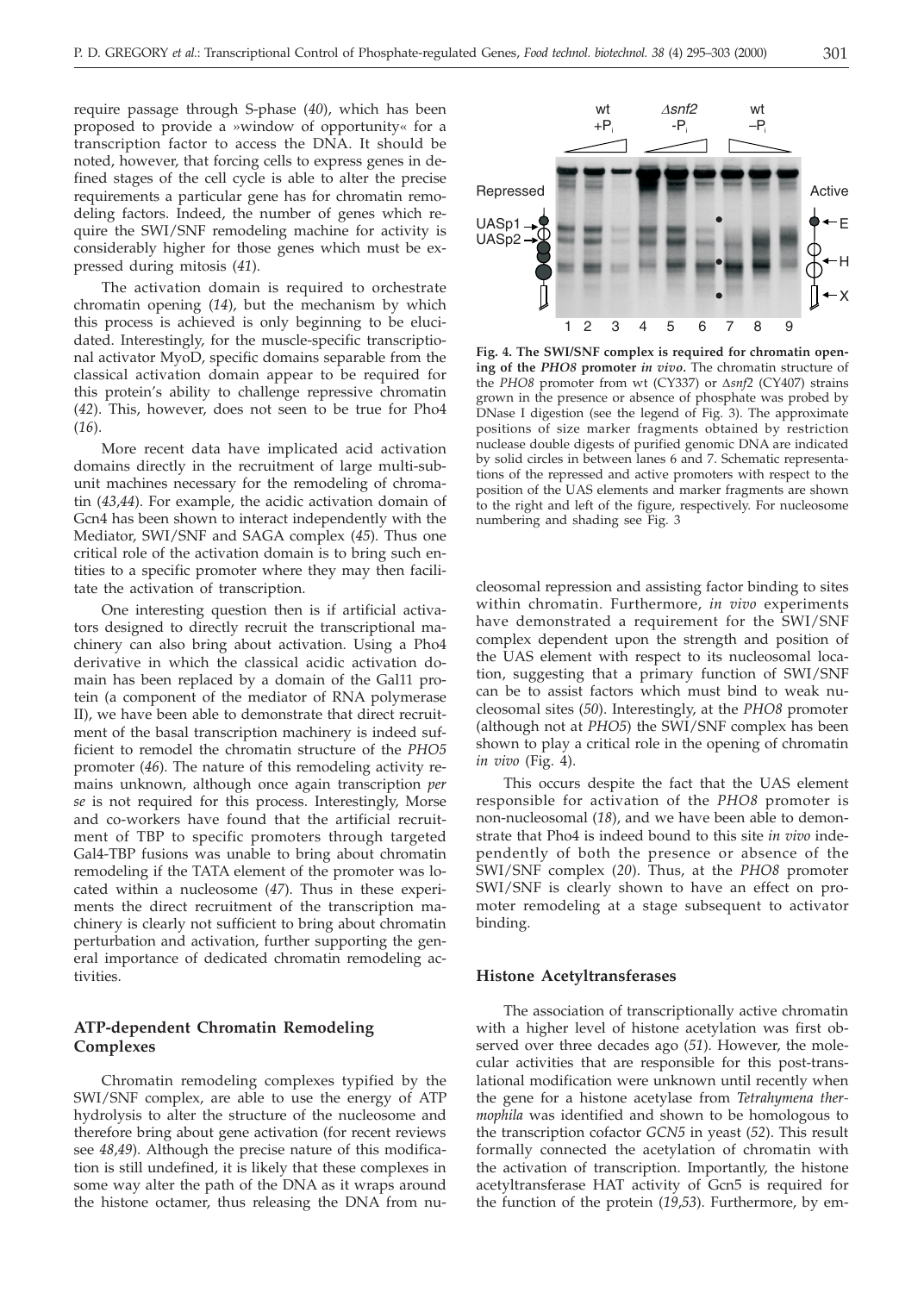ploying antibodies specific for acetylated histones Allis and coworkers have been able to identify a promoter specific increase in the level of histone acetylation on gene activation at the *HIS3* locus (*54*,*55*).

A role for Gcn5 was examined initially at the *PHO5* promoter, where we found the basal level of *PHO5* promoter activity to be strongly Gcn5 dependent, while fully inducing conditions allowed the promoter to reach effectively wild type levels of activation (*19*). The deletion of a single UAS element, however, rendered the promoter strongly Gcn5 dependent also at the inducing conditions. In addition, the deletion of *GCN5* or mutation of residues critical for HAT function severely impairs the constitutive sub-maximal activation of the promoter at repressing conditions in a strain lacking the negative regulator Pho80. DNaseI analysis and restriction enzyme assays of the promoter under these conditions identified for the first time an effect of Gcn5 on chromatin structure since a novel chromatin organization was generated at the *PHO5* promoter, consistent with the presence of nucleosomes occupying random positions across the promoter. This structure is indistinguishable in strains carrying amino acid substitutions in Gcn5 that specifically reduce its HAT activity, demonstrating that specifically the absence of Gcn5 HAT activity is sufficient to generate this unusual structure (*19*). Thus, Gcn5 histone acetylation activity is shown to have direct effects on chromatin remodeling and transcriptional activation at the *PHO5* promoter. Interestingly, the Gcn5 dependence of the *PHO8* promoter was found to be much stronger since even under fully inducing conditions the *PHO8* promoter remains strongly Gcn5 dependent (*20*). At this promoter the absence of Gcn5 almost completely abolished chromatin remodeling, allowing only a minor widening of the hypersensitive site adjacent to the UASp2 binding site for Pho4. This result confirmed a direct effect of histone acetyltransferases upon the ability to remodel chromatin *in vivo*. Importantly, however, Pho4 was still able to bind to its UAS element in the promoter. Thus as for the SWI/SNF complex, at the *PHO8* promoter SAGA is required for chromatin modification at a stage after activator binding.

# **Conluding Remarks**

The precise regulation of transcription is of fundamental importance to all eukaryotic cells. The *PHO* system of yeast provides an outstanding opportunity to study the regulation of transcription within a highly defined regulatory cascade. Furthermore, the ability to simultaneously study the co-regulated *PHO5* and *PHO8* promoter has already provided valuable insights into the function of the various *PHO* specific DNA-binding *trans*factors and regulatory proteins, general co-factors and remodelling machines necessary to effectively and efficiently challenge repression through chromatin and achieve controled gene activation.

#### *Acknowledgments*

This work was supported by grants from the Deutsche Forschungsgemeinschaft (SFB190) Fonds der Chemischen Industrie (to W. H.) and by »Pliva«, Zagreb (to S. B.).

### **References**

- *1.* Y. Oshima, *Genes Genet. Syst. 72* (1997) 323–334.
- *2.* K. Vogel, A. Hinnen, *Mol. Microbiol. 4* (1990) 2013–2017.
- *3.* A. Kaffman, I. Herskowitz, R. Tjian, E. K. O'Shea, *Science, 263* (1994) 1153–1156.
- *4.* K. R. Schneider, R. L. Smith, E. K. O'Shea, *Science, 266* (1994) 122–126.
- *5.* M. E. Lenburg, E. K. O'Shea, *Trends Biochem. Sci. 21* (1996) 383–387.
- *6.* J. Svaren, W. Hörz, *Trends Biochem. Sci. 22* (1997) 93–97.
- *7.* J. M. Lemire, T. Willcocks, H. O. Halvorson, K. A. Bostian, *Mol. Cell. Biol. 5* (1985) 2131–2141.
- 8. S. Barbarić, B. Kozulić, B. Ries, P. Mildner, *J. Biol. Chem. 259* (1984) 878–883.
- *9.* K. Vogel, W. Hörz, A. Hinnen, *Mol. Cell. Biol. 9* (1989) 2050–2057.
- *10.* S. Barbari}, M. Münsterkötter, J. Svaren, W. Hörz, *Nucleic Acids Res. 24* (1996) 4479–4486.
- *11.* S. Barbari}, M. Münsterkötter, C. Goding, W. Hörz, *Mol. Cell. Biol. 18* (1998) 2629–2639.
- *12.* U. Venter, J. Svaren, J. Schmitz, A. Schmid, W. Hörz, *EMBO J. 13* (1994) 4848–4855.
- *13.* A. Almer, W. Hörz, *EMBO J. 5* (1986) 2681–2687.
- *14.* J. Svaren, J. Schmitz, W. Hörz, *EMBO J. 13* (1994) 4856– 4862.
- *15.* K. D. Fascher, J. Schmitz, W. Hörz, *J. Mol. Biol. 231* (1993) 658–667.
- *16.* P. C. McAndrew, J. Svaren, S. R. Martin, W. Horz, C. R. Goding, *Mol. Cell. Biol. 18* (1998) 5818–5827.
- *17.* Y. Kaneko, Y. Tamai, A. Toh-e, Y. Oshima, *Mol. Cell. Biol. 5* (1985) 248–252.
- *18.* S. Barbaric, K. D. Fascher, W. Hörz, *Nucleic Acids Res. 20* (1992) 1031–1038.
- *19.* P. D. Gregory, A. Schmid, M. Zavari, L. Lui, S. L. Berger, W. Hörz, *Mol. Cell, 1* (1998) 495–505.
- *20.* P. D. Gregory, A. Schmid, M. Zavari, M. Münsterkötter, W. Horz, *EMBO J. 18* (1999) 6407–6414.
- *21.* A. Komeili, E. K. O'Shea, *Science, 284* (1999) 977–980.
- *22.* A. Kaffman, N. M. Rank, E. K. O'Shea, *Genes Dev. 12* (1998) 2673–2683.
- *23.* A. Laughon, *Biochemistry, 30* (1991) 11357–11367.
- *24.* Y. Oshima: Regulatory Circuits for Gene Expression: The Metabolism of Galactose and Phosphate. In: *The Molecular Biology of the Yeast Saccharomyces cerevisiae: Metabolism and Gene Expression*, J. N. Strathern, E. W. Jones, J. R. Broach (Eds.), Cold Spring Harbor Laboratory, Cold Spring Harbor, N.Y. (1982).
- *25.* K. T. Arndt, C. Styles, G. R. Fink, *Science, 237* (1987) 874– 880.
- *26.* G. Braus, H. U. Mösch, K. Vogel, A. Hinnen, R. Hütter, *EMBO J. 8* (1989) 939–945.
- *27.* R. M. Brazas, L. T. Bhoite, M. D. Murphy, Y. X. Yu, Y. Y. Chen, D. W. Neklason, D. J. Stillman, *J. Biol. Chem. 270* (1995) 29151–29161.
- *28.* R. J. Rolfes, F. Zhang, A. G. Hinnebusch, *J. Biol. Chem. 272* (1997) 13343–13354.
- *29.* K. D. Fascher, J. Schmitz, W. Hörz, *EMBO J. 9* (1990) 2523– 2528.
- *30.* D. Shao, C. L. Creasy, L. W. Bergman, *Mol. Gen. Genet. 251* (1996) 358–364.
- *31.* P. D. Gregory, S. Barbari}, W. Hörz, *Methods A Companion to Methods in Enzymology, 15* (1998) 295–302.
- *32.* M. Münsterkötter, S. Barbari}, W. Hörz, *J. Biol. Chem. 275* (2000) 22678–22685.